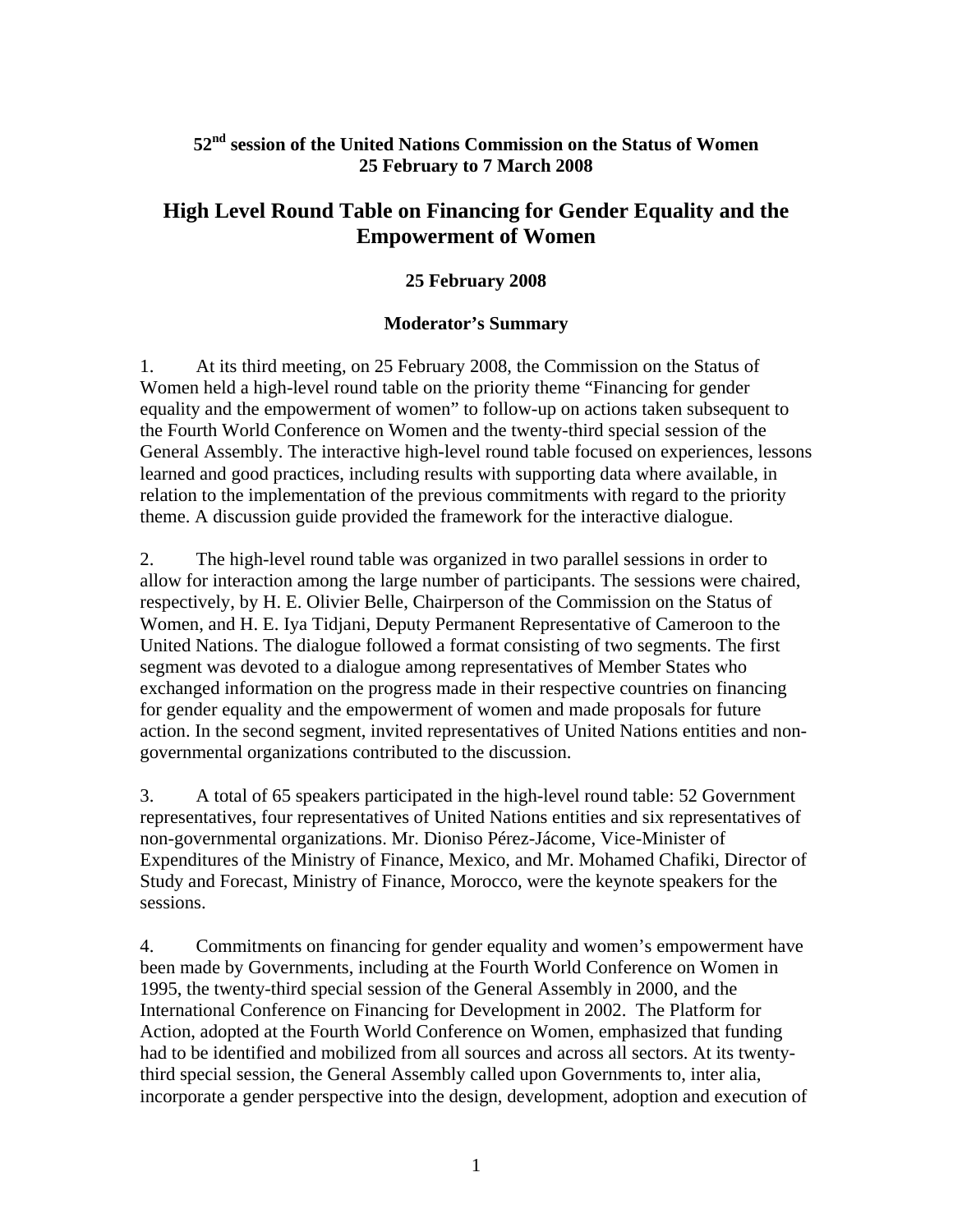all budgetary processes. In the Monterrey Consensus, adopted at the International Conference on Financing for Development, the importance of a holistic approach to the interconnected national, international and systemic challenges of financing for development to ensure sustainable, gender-sensitive and people-centred development, was highlighted.

5. Participants agreed that the implementation of international obligations and political commitments for gender equality and women's full enjoyment of their human rights required the allocation of human and financial resources. Such financing for gender equality should be pursued in a holistic manner across all sectors of Government action at all levels, including the local level. Participants also noted the importance of strong legislative and policy frameworks for the promotion of gender equality, including national action plans for gender equality.

6. Participants noted a direct relationship between a country's economic performance and the extent of women's participation in the economy. Investing in gender equality was shown to have positive and lasting impacts on poverty reduction, productivity, and sustained economic growth. Gender equality was also critical for the full achievement of all the Millennium Development Goals.

7. Participants suggested that there was a growing awareness of the critical role of budgetary allocations for the achievement of gender equality goals. Many participants discussed their efforts at introducing gender-responsive budgeting as a tool for strengthening investments in women and for financing gender equality. Genderresponsive budget processes allowed for an analysis of the impact of budget allocations and expenditures on women and men, respectively. Such analysis took into account the differences and inequalities between women and men in relation to, inter alia, incomes, assets, decision-making power, service needs and social responsibilities for care. Genderresponsive budgets were results-oriented, and aimed to ensure a more equitable distribution of public resources and the benefits of development to women as well as men.

8. Participants provided examples of measures to integrate gender perspectives into national budgets. In a number of countries, gender perspectives were considered as a matter of course in every budget line. In other countries, a specific percentage of the national budget was earmarked for women. Steps had also been taken to integrate gender equality perspectives in the development and implementation of national development strategies and/or poverty reduction strategies. In several instances, efforts to strengthen gender-responsive budgeting were undertaken in response to legislation, for example where laws required the costing of bills, the preparation of a gender impact statement for the budget, or resource allocation with gender equality considerations. Participants noted that it was also important to give greater attention to taxation systems and their impact on gender equality.

9. Participants acknowledged that more work was necessary in the effective and systematic use of gender-responsive budgeting. In several countries where genderresponsive budgets were now used, this approach had been introduced in a progressive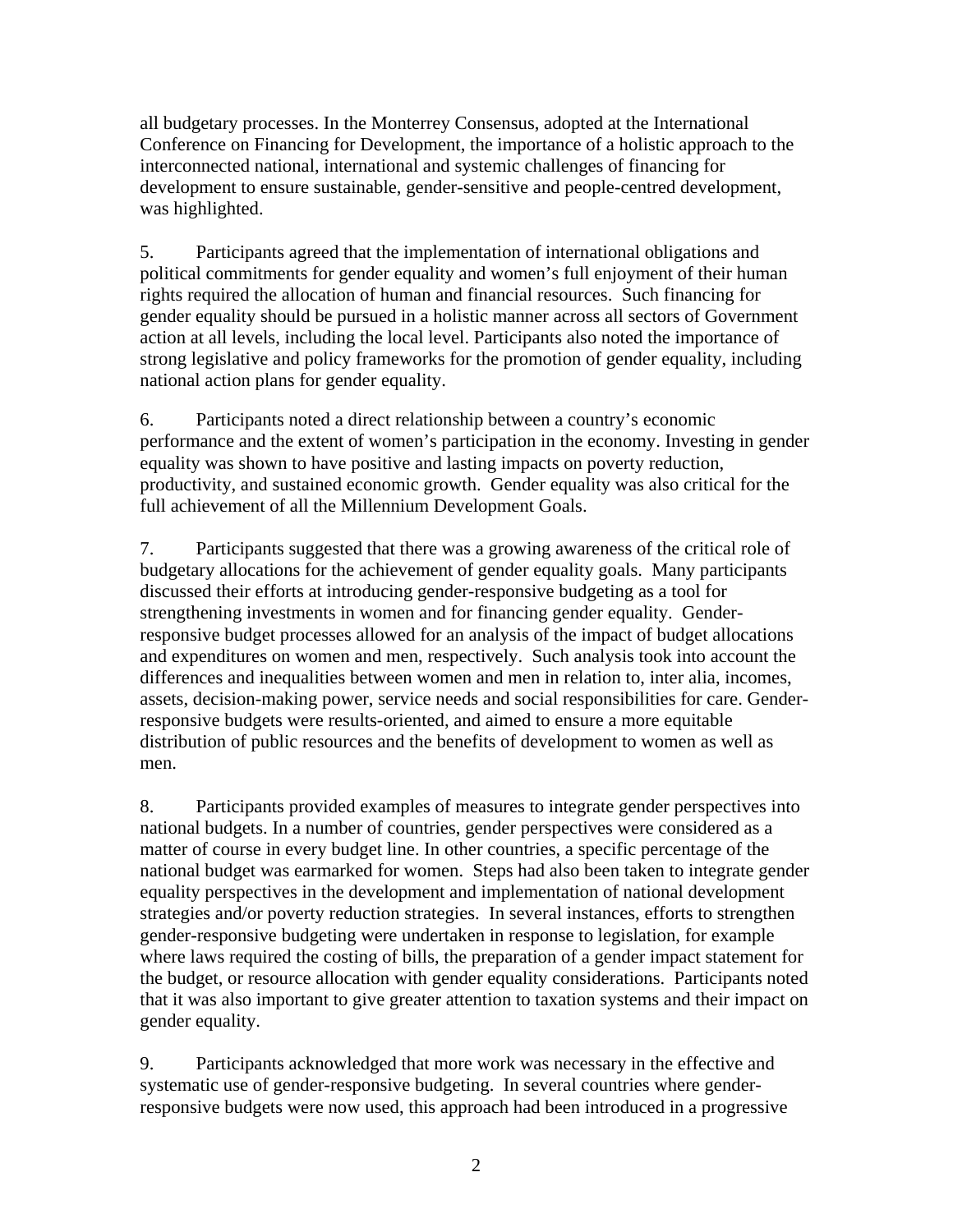manner over a number of years. Advocacy had been the first step in this process. The need for technical expertise as well as for political will to strengthen the use of this approach, were highlighted. The importance of a participatory approach in genderresponsive budgeting, with the involvement of non-governmental organizations, and especially women's groups, and Parliament, was noted.

10. Several participants suggested that, given the specific circumstances in some countries, including high poverty and illiteracy rates, the introduction of genderresponsive budgeting was premature, and that targeted expenditures for women and girls remained at present a more viable strategy. Participants expressed support for the continuing use of a two-track strategy that took advantage of both approaches.

11. Participants described initiatives that had been undertaken to strengthen the capacity of Government officials in regard to gender equality issues and the use of the gender mainstreaming strategy in the area of financing. Several countries had prepared guidelines or manuals to support gender-responsive budgeting and similar financing initiatives. Availability and use of sex-disaggregated data were critical for genderresponsive budgeting. There was also a need for effective tools and mechanisms for measuring the impact of resource allocations on gender equality, such as gender-sensitive indicators for monitoring and tracking expenditures to enhance accountability. Gender budget audits were also an important tool for securing enhanced financing.

12. Collaboration of national machineries for the advancement of women with different stakeholders, and especially with NGOs, was important to strengthen awareness and advocate for gender-responsive budgeting.

13. Participants discussed a range of other actions to strengthen financing for gender equality. In many countries, resources for targeted measures for women had been increased, including for women's health, education and poverty eradication, and for addressing gender stereotypes and violence against women. Women's access to microcredit and microfinance had been strengthened in an effort to support women's entrepreneurial activities. National women's funds had also been established, including to support housing loans for women and create economic opportunities for rural women.

14. Participants discussed the importance of strong institutional mechanisms for securing adequate resources for gender equality. In some countries, funding for national machineries for the advancement of women had been increased, although most remained under-resourced. Enhanced collaboration of national machineries with ministries of finance and planning was essential. There was also a need to ensure that direct funding was made available to NGOs, including women's organizations.

15. Participants also noted a number of global trends that had an impact on financing for gender equality, such as trade liberalization measures, the international security agenda, and external debt and debt servicing requirements. The gender perspectives of these issues and their impact on availability of resources for gender equality required more attention. There was a need for further opening of markets for women to increase